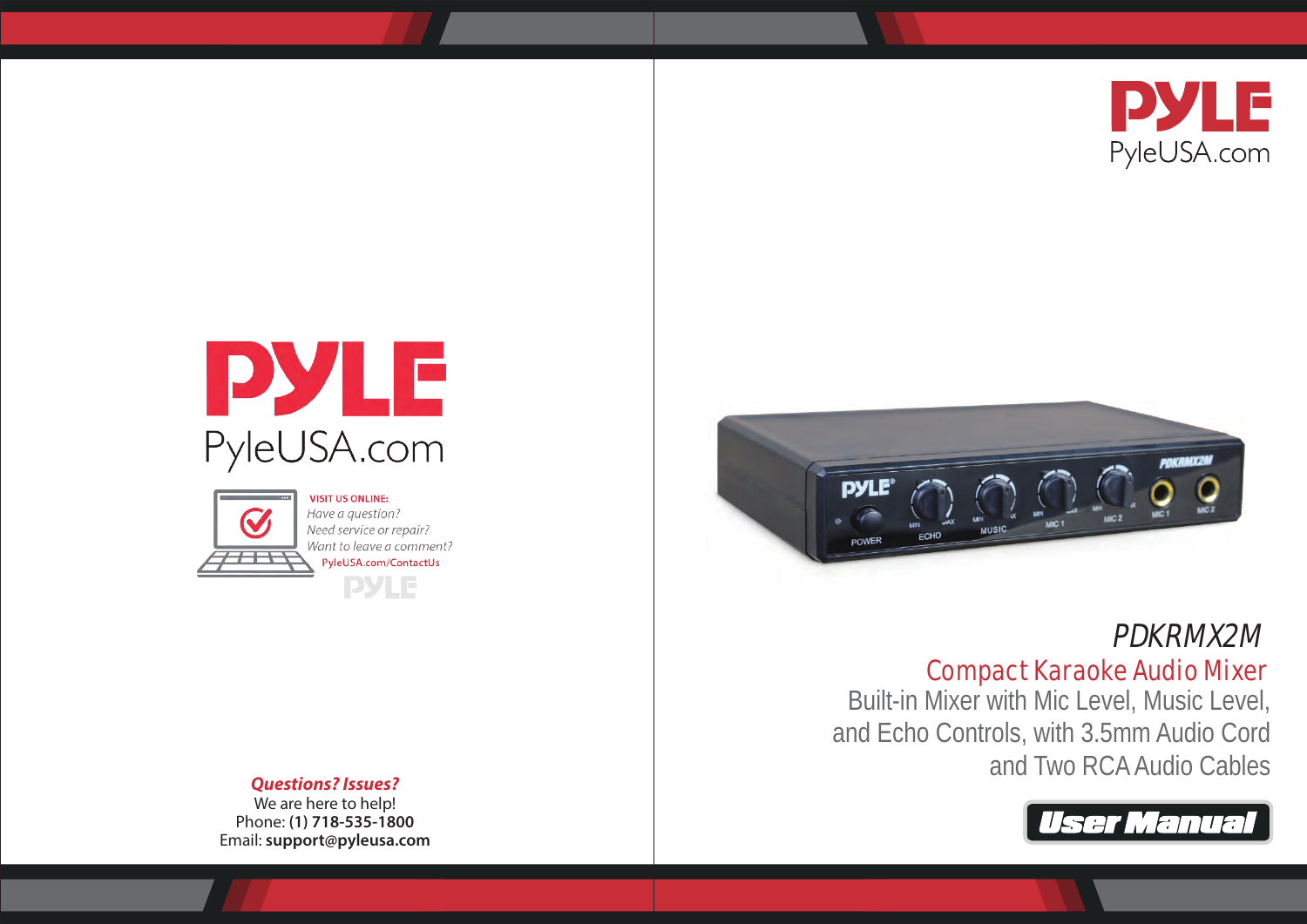#### *RECEIVER PARTS DESCRIPTION*

**Front**



#### **Rear**



- 1. **Power Indicator:** The indicator will be illuminated when the receiver is powered ON.
- 2. **Power Switch:** Press to switch the receiver power to ON and OFF.
- 3. **ECHO:** Rotate the echo knob to your desired level.
- 4. **MUSIC:** Rotate to adjust volume of input music.
- 5. **MIC1/MIC2:** Rotate to adjust volume of wired dynamic MIC 1/2.
- 6. **MIC 1/2:** Insert the 6.3mm MIC plug of wired dynamic MIC (not provided) into MIC 1/2 jack.
- 7. **Audio output jack (RCA type):** Connect this set of RCA Jack to Active Speakers, Hi Fi system, etc. to output the final mix of music and microphone.
- 8. **AF OUT:** Connect this jack to MIC IN of your amplier to output the final mix of music and microphone.
- 9. **Audio Input Jack (RCA type):** Connect this set of RCA jacks to an audio source with RCA output such as DVD, Streamer etc. to bring in the music.
- 10. **Aux In (3.5mm stereo type):** Connect this jack to an audio source with phone out such as computer, iPad, mobile phone etc. to bring in the music.
- 11. **DC IN jack:** Connect DC jack of supplied AC/DC adapter to this jack.

## *OPERATION*

- 1. Connect the mixer to Amplifier (or Speaker) and Audio source (Refer to CONNECTION).
- 2. Connect wired dynamic MIC (need to buy separately) into MIC 1/MIC 2 Jacks on the front panel of the mixer.
- 3. Connect DC plug of supplied AC/DC adapter to DC IN jack on rear panel of the mixer. Connect AC plug of AC/DC adapter to mains power socket.
- 4. Turn the mixer power on. Power indicator will be illuminated.
- 5. Turn on your Microphone, Amplifier (or Speaker) and Audio source.
- 6. Adjust Echo, MIC volume and MUSIC volume to your desired level.
- 7. Now you are ready to sing!

#### *CONNECTION*



#### *AUDIO INPUT*

To bring in music, connect audio source to L/R RCA INPUT jack on the back of receiver with the provided RCA cables (white and red) if your audio source has RCA output, such as DVD, Streamer etc. or connect audio source to AUX IN jack on the back of receiver with the provided 3.5mm/3.5mm cable if your audio source has 3.5mm phone out, such as iPad, Smartphones, Tablets, Laptops, Computers, etc.